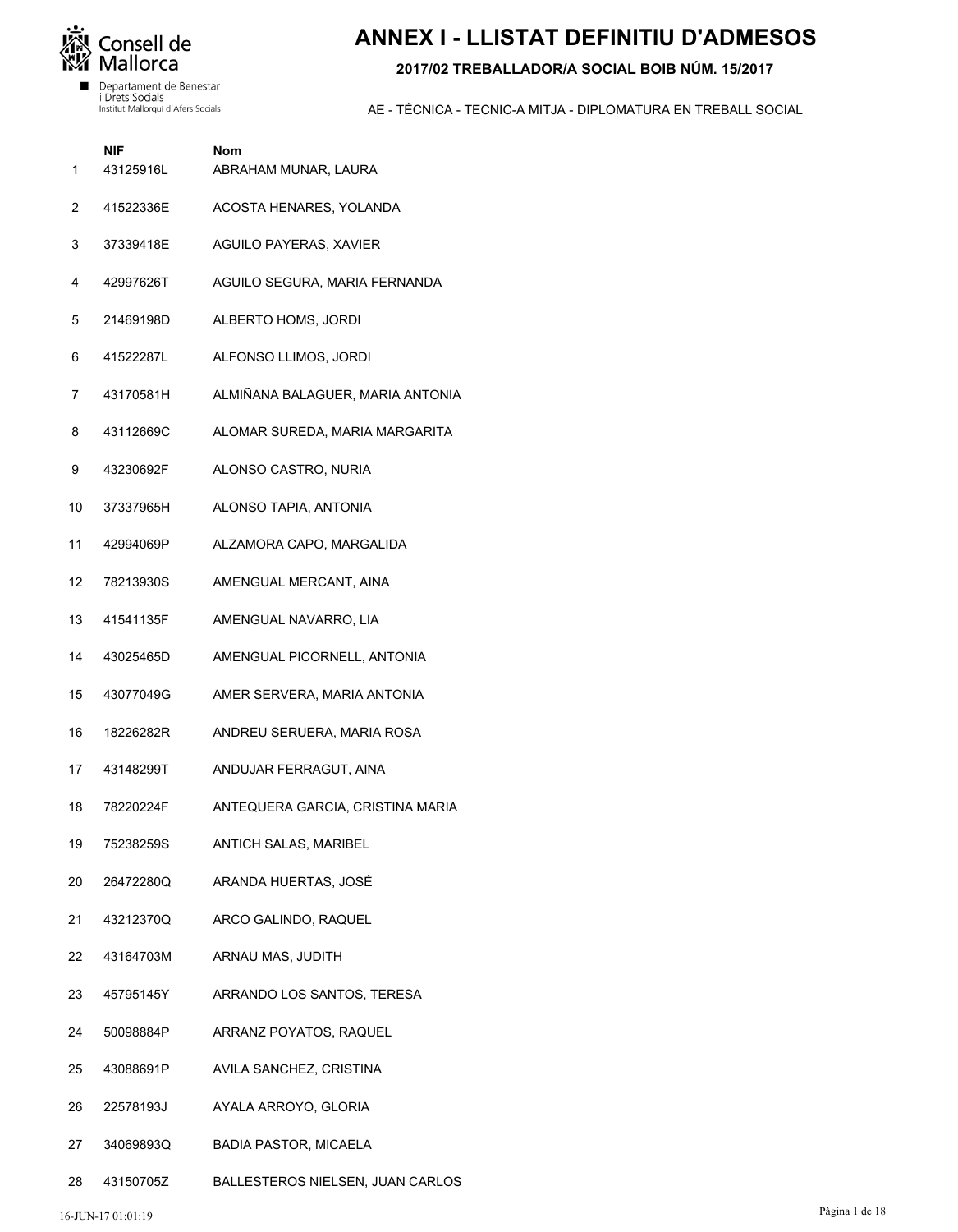

# **ANNEX I - LLISTAT DEFINITIU D'ADMESOS**

#### 2017/02 TREBALLADOR/A SOCIAL BOIB NÚM, 15/2017

- 29 43219792D BARCELO GOMEZ, ANDREA
- 41516743H BARCELO JULIA, FRANCISCA MARIA 30
- 31 37337002K BARCELO MATAS, MARGALIDA
- 32 18215263E **BARCELO RIERA, BARBARA**
- 33 41523650W BARCELO SANSO, JULIÀ
- 41539979R 34 BARRIENTOS ALMAGRO, CRISTINA
- 35 43175149D BARROS CARDELL, MARGALIDA
- 43014501Q BATLE MAYRATA, MARGARITA M. 36
- 43131620L 37 BAUZA BENESTAR, MARGARITA GEMA
- 78217281P **BAUZA FERRER, FRANCESCA** 38
- 43095222F 39 BAUZA GARCIA, SILVIA
- 40 43120760S BAUZA MASCARO, CATALINA
- 41 43142366R **BAUZA RIERA, LLUCIA**
- 42 41584352F BAUZA ROSSELLO, JOANA
- 43 43171556G **BAYLE SANTOS, SARA**
- 44 37339182Q BERGAS COLL, CATALINA
- 47254295J BERLANGA RUBIO, CARLOS 45
- 46 43168891F BIS MAQUEDA, FRANCISCA
- 47 43151072J BISBAL OLIVER, CELINA ANAIS
- 48 35594442X BLASCO VELASCO, LAURA
- 49 43061761B BOLADERAS MESTRE, ANTONIA
- 50 78214518M BONET VIDAL, MARIA DEL PILAR
- BORDOY OBRADOR, MIQUELA 78219738G 51
- 52 43107500A BORDOY PURXET, CRISTOBAL
- 43176385A **BORGES RODRIGUES, ROSA MARIA** 53
- 20451408S 54 **BOSCA BATALLER, BORJA**
- 55 43038885C **BOSCH CASTRO, MAGDALENA**
- 56 43092197H BUCHENS FERRUTXE, PAULINO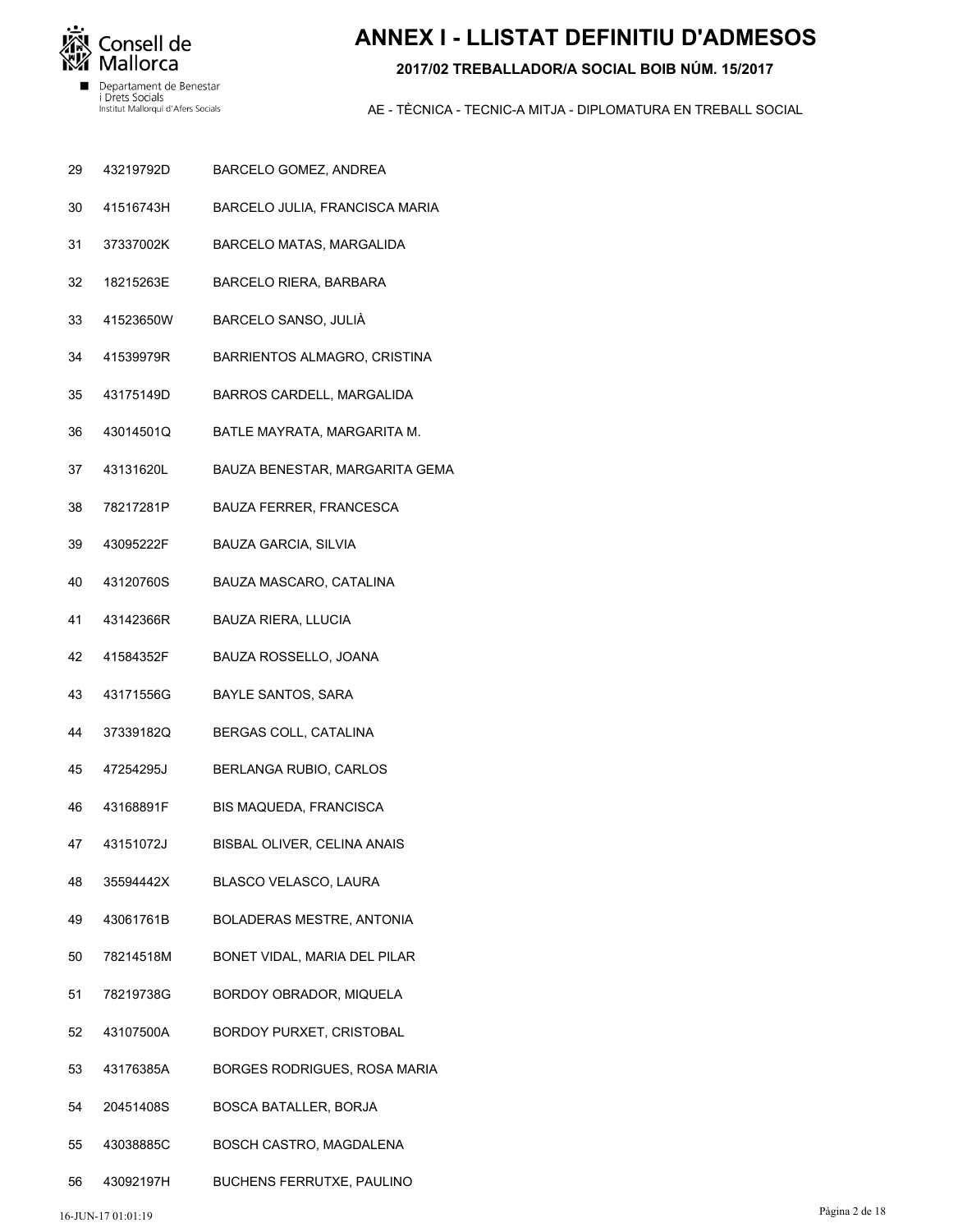

## **ANNEX I - LLISTAT DEFINITIU D'ADMESOS**

#### 2017/02 TREBALLADOR/A SOCIAL BOIB NÚM, 15/2017

- 57 43095685X BUELE ZAMORA, RAQUEL
- 43182864L BUENO RODRIGUEZ, LORENA 58
- 59 43010680J CABANELLAS VADELL, ANTONIA
- 60 43187461Q CABAÑERO PERELLO, MARIA
- 61 43090502W CABOT GARCIA, FRANCISCA
- 43153171L 62 CALAFAT RAMIREZ, MARIA MAGDALENA
- 63 37338083K CALDENTEY QUETGLAS, FRANCISCA DEL PILAR
- 43121501C CALVO VELASCO, ANTONIA 64
- 43209097D 65 CAMPILLO PEREZ, MARINA
- 43119545L CAMPINS FULLANA, MARIA MAGDALENA 66
- 43118709B 67 CAMPOS TALLON, AGUSTINA
- 68 43163713G CANAL CHAVERO, CAROLINA
- 69 43028865M CANALS RULLAN, BARTOMEU FRANCESC
- 70 43160937B CANAVES BAUÇÀ, AINA
- $71$ 43106810A CANO GOMEZ, MARIA DEL CARMEN
- 72 43126474W CANO SERRANO, Mª DE LAS NIEVES
- 43159428C 73 CANTOS ARMENTA, IRENE
- 74 43182699S CANYELLES PERICAS, FRANCISCA
- 75 43071872W CAÑELLAS CAÑELLAS, PETRA
- 76 43165216N CAÑELLAS CIFRE, MARTA
- 77 44329967C CAÑELLAS GARAU, MIGUEL
- 78 43172723K CAÑIBANO MARTI, SARA
- 43106656X 79 CAPLLONCH MARTORELL, MARIA ROSA
- 80 43130942P CAPO COPETE, SANDRA
- 37335491M CAPO VALLBONA, IVAN BARTOLOME  $81$
- 34065336J 82 CARABALLO RAMIS, ANTONIA
- 83 43008989R CARBONELL ALBERTI, ANTONIA
- 84 43152682J CARBONELL PONS, YOLANDA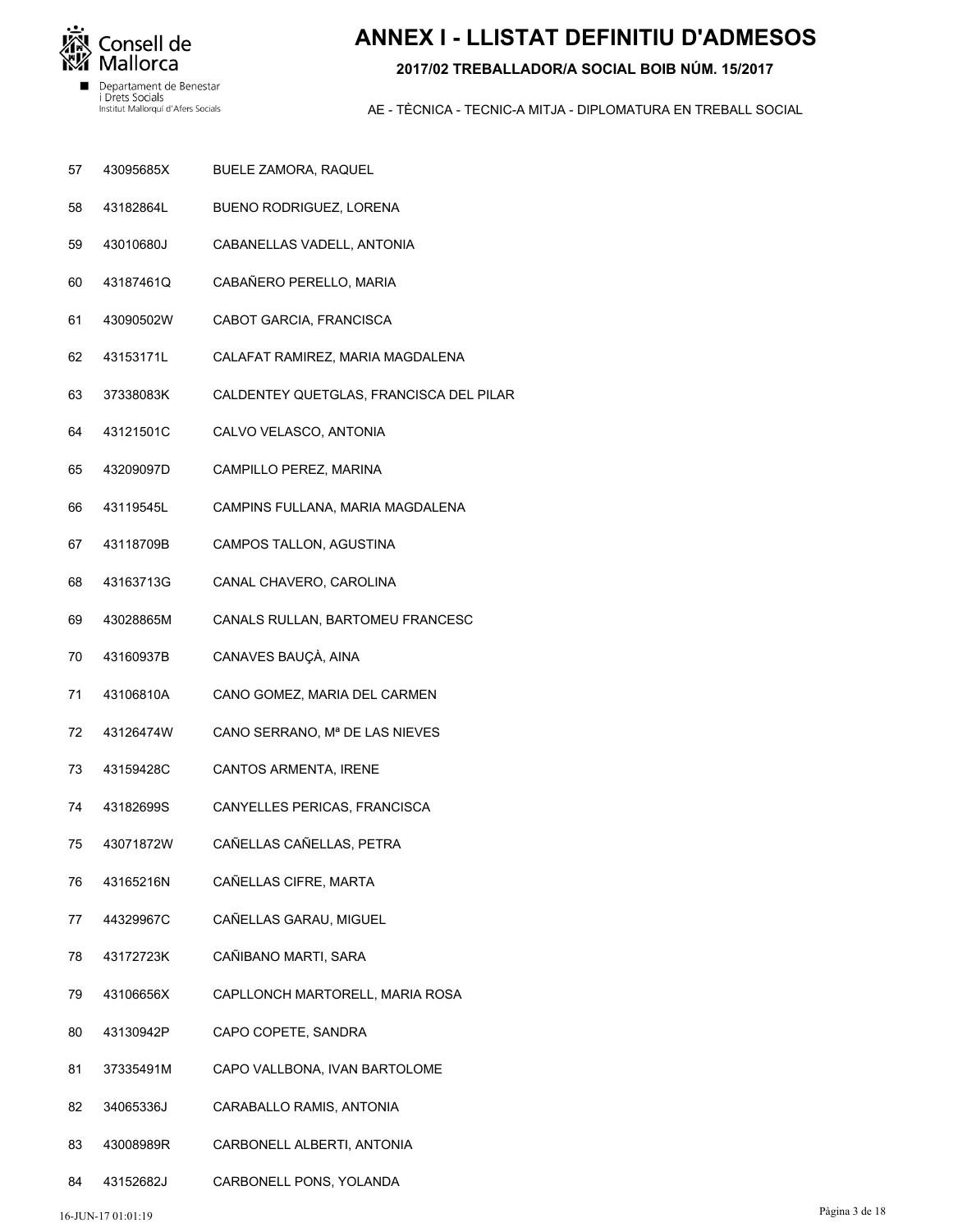

# **ANNEX I - LLISTAT DEFINITIU D'ADMESOS**

#### 2017/02 TREBALLADOR/A SOCIAL BOIB NÚM, 15/2017

- 85 43157723V CARDONA PEREZ, ESTHER
- 43159287V CARO PUIGCERCOS, CATERINA 86
- 87 45696069Z CARRASCO VILLAVERDE, JUAN CRUZ
- 88 43037897K CARRERAS FRANCISCO, LUCIA
- 89 41523065S CARRILLO HERNANDEZ, MARTA
- 43201967D 90 CASAS GARCIA, IRENE
- 91 43107734F CASTELLO POMAR, CRISTINA ISABEL
- 41520931C 92 CASTO HINOJOSA, PATRICIA
- 37339332M 93 CATALA GALMES, MARIA ANTONIA
- 42986648Q CATALA PIQUE, ANA MARIA 94
- 95 44329748P CERDA JORGE, MARIA DOLORES
- 96 43173741G CERDA MUÑOZ, ALICIA
- 97 43176502M CEREZO GOMEZ, SERGIO
- 98 37342765B CIFRE FERRAGUT, MARGARITA
- 99 43206333M CIFRE HORRACH, MARINA CRISTINA
- CIFUENTES TOLEDO, ELISA 43186514N  $100$
- 46065188Y CIRAC FERNANDEZ, ESTHER 101
- 43151063G 102 CISNEROS ALCARAZ, SANDRA
- 43080051Q 103 CLADERA COLOM, MARGALIDA
- 104 43108110S CLAR GELABERT, BARBARA
- 105 43138970D CLAR MONSERRAT, MARIA DE GRACIA
- 106 43078063Y CLOQUELL DONADO, FRANCISCA
- 43160180J 107 **COBAS PRIETO, MARINA**
- 40535268E COLL CAMBON, VERONICA 108
- 37342583J COLLADO AMORÓS, MIQUELA 109
- 37341414V  $110$ COLLADO CAPO, EMILIA
- 43099000J COLOM PARRA, MARIA JOSE 111
- 112 78208612X COLOM SABATER, MARGARITA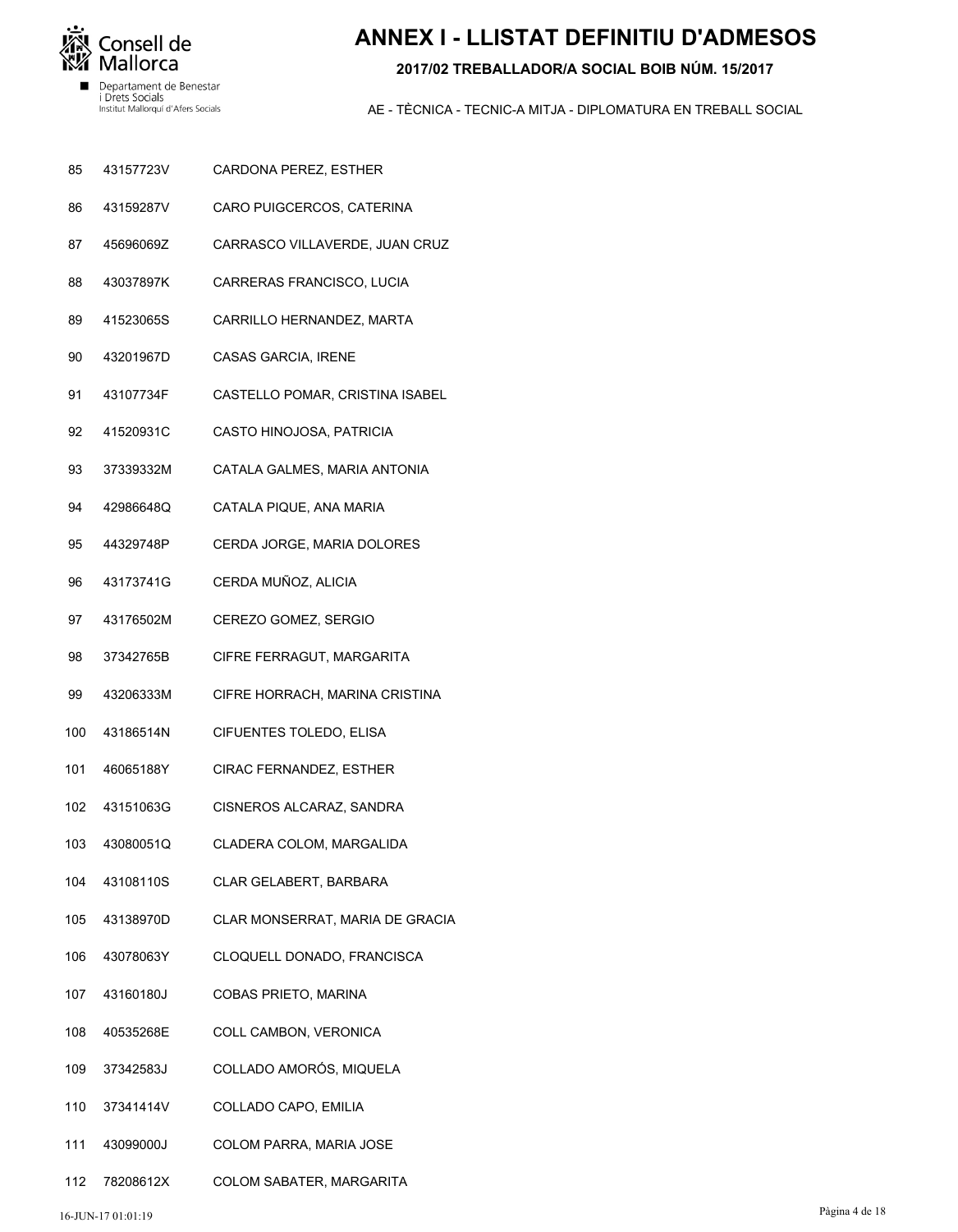

# **ANNEX I - LLISTAT DEFINITIU D'ADMESOS**

#### 2017/02 TREBALLADOR/A SOCIAL BOIB NÚM, 15/2017

- 113 43036227F COMPANY MATAS, FRANCISCA
- 44326371N 114 CORREGIDOR SANCHEZ, SONIA
- 115 43102138T CRUZ JACCOBE, SONIA NATIVIDAD
- 116 41538772J CRUZ PONS, ANTONIA
- 117 30959657R CUBERO LLAMAS, FRANCISCO JOSE
- 43009989N 118 DARDER COLOM, MARGARITA
- 119 43163343W DE FRANCISCO SANCHEZ, MARTA
- 33973123F  $120$ DE RUZ MASSANET, JUANA TERESA
- 43145816R  $121$ DEBAECKER GARCIA DE CASTRO, ELENA
- 41540616V DIEZ NOGUEIRA, CAROLINA 122
- 123 43196826C DOMINGUEZ MILLAN, ANDREA
- 124 43185375T ENFEDAQUE AGUILAR, DARA
- 125 37337490A ENQIQUEZ GOMEZ, BARBARA
- 126 78215061L ESCALES ESTRANY, CATALINA MARIA
- 127 50444974V **ESCARPA FALCON, JAVIER**
- 128 43069100J ESTARAS COULTIER, EVA MARGARITA
- 43093830H FALCO CASAÑ, M. JOSE 129
- 43121381S 130 FEIJOO RODRIGUEZ, ANGELA
- 43210425A 131 FELGUERA ALFARO, ARANTZA
- 132 43129365H FELICES DONATE, LILIANA
- 133 43094195S FEMENIAS HERNANDEZ, MARIA ANTONIA
- 134 43122380W FERNANDEZ EXPOSITO, ANA MARIA
- 71664166F 135 FERNANDEZ MANZANO, LAURA
- 43047232H FERNANDEZ ROMERO, ESTHER 136
- 34068520T FERNANDEZ VILLAMUELAS, MARTA 137
- 78209212N 138 FERRAGUT XAMENA, FFRANCESCA
- 21428147J FERRANDIZ POVEDA, MARIA YOLANDA 139
- 140 42997359D FERRER BOADA, MARIA ANGELES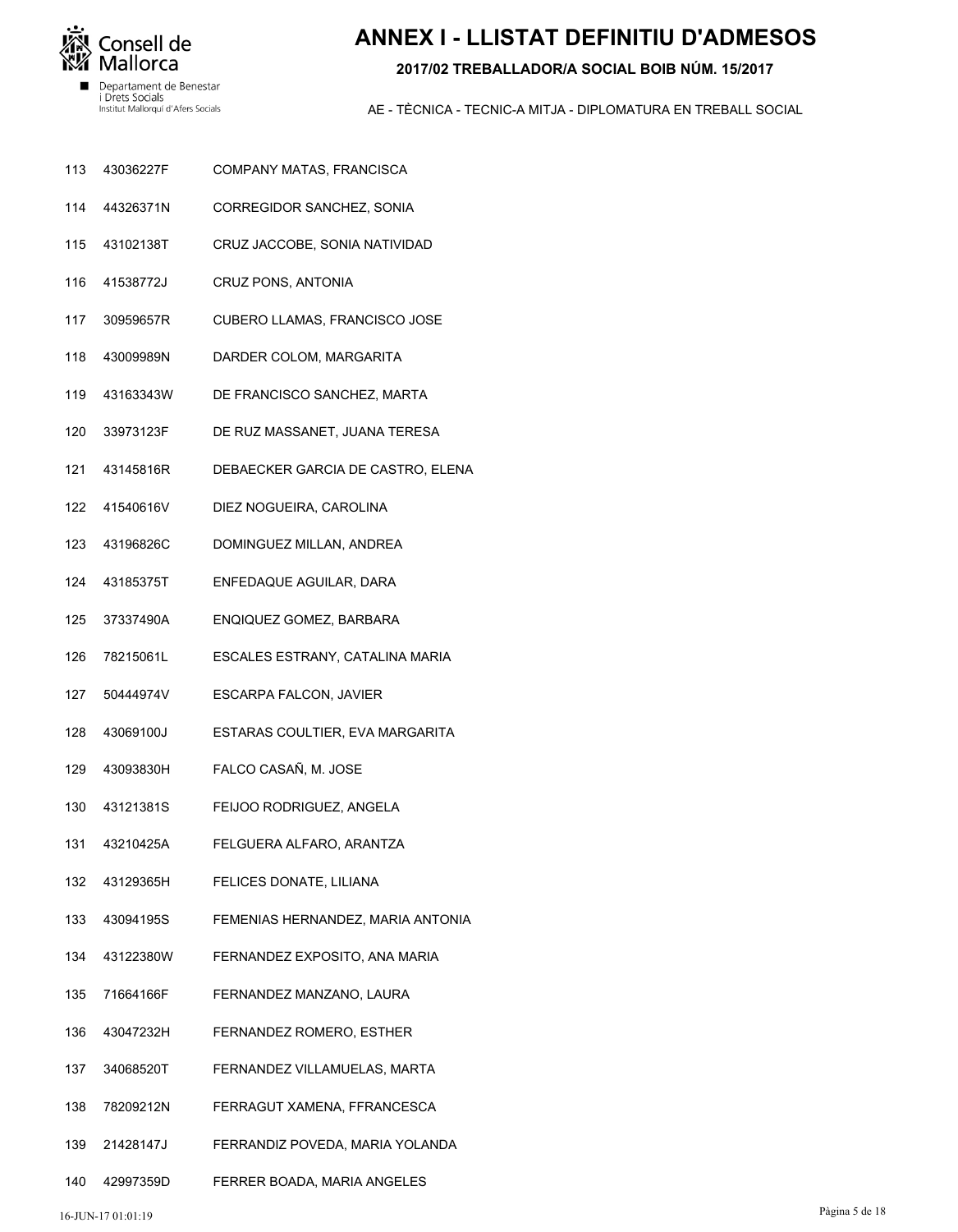

# **ANNEX I - LLISTAT DEFINITIU D'ADMESOS**

#### 2017/02 TREBALLADOR/A SOCIAL BOIB NÚM, 15/2017

- $141$ 78216953W FERRER ESCALAS, PATRICIA
- 142 43178101V FERREYRA GONZALEZ, MARIA
- 143 43145017F FERRIOL ALCOVER, CATALINA
- 144 18233331N FERRIOL GUILLERMO, MARGARITA
- 145 43107938G FIOL ALDAZ, IRENE
- 78208759L FIOL CRESPI, CATALINA 146
- 147 43052288Z FIOL FERRER, MICAELA
- 34066147L FIOL IBAÑEZ, MARIA DEL CARMEN 148
- 43218679T 149 FIOL RUIZ, MARIA
- 43195665D FISCALETTI MARQUES, MARINA MICAELA 150
- 151 43189027H FLO GOMEZ, MARIA VICTORIA
- 152 71216745M FLOR ROMERO, MIRIAM
- 153 43026825N FLORIT MIRO, MARIA
- 154 43196659Z FORONDA GAYA, MARINA
- 155 43034685Y FORTEZA SERRA, MICAELA
- 41504843D FORTUNY LLAMBIAS, VERONICA 156
- 43160241M FRANCO PEDREÑO, JUANA 157
- 158 415233681 FRECHILLA CHICO, ALBA MARIA
- 43103593Y 159 FULLANA LLADO, NEUS
- 160 78208181Q FULLANA PUIGSERVER, CATALINA
- 161 43100830A FUSTER FONTCLARA, FRANCESC
- 162 43183243F **GABELLA NICOLAU, MARTA**
- 43194798Q 163 **GAGO GUILLEN, ANA MARIA**
- 43167934Q GALINDO MOREY, LAURA 164
- 43199377H **GALINDO ROMERO, MARTA** 165
- 166 43116949E GALLEGO BAUZA, ANA ANTONIA
- 43091762C 167 GALMES CARMONA, MARIA JOSE
- 168 43130409G GARAU FRANCO, ALBERTO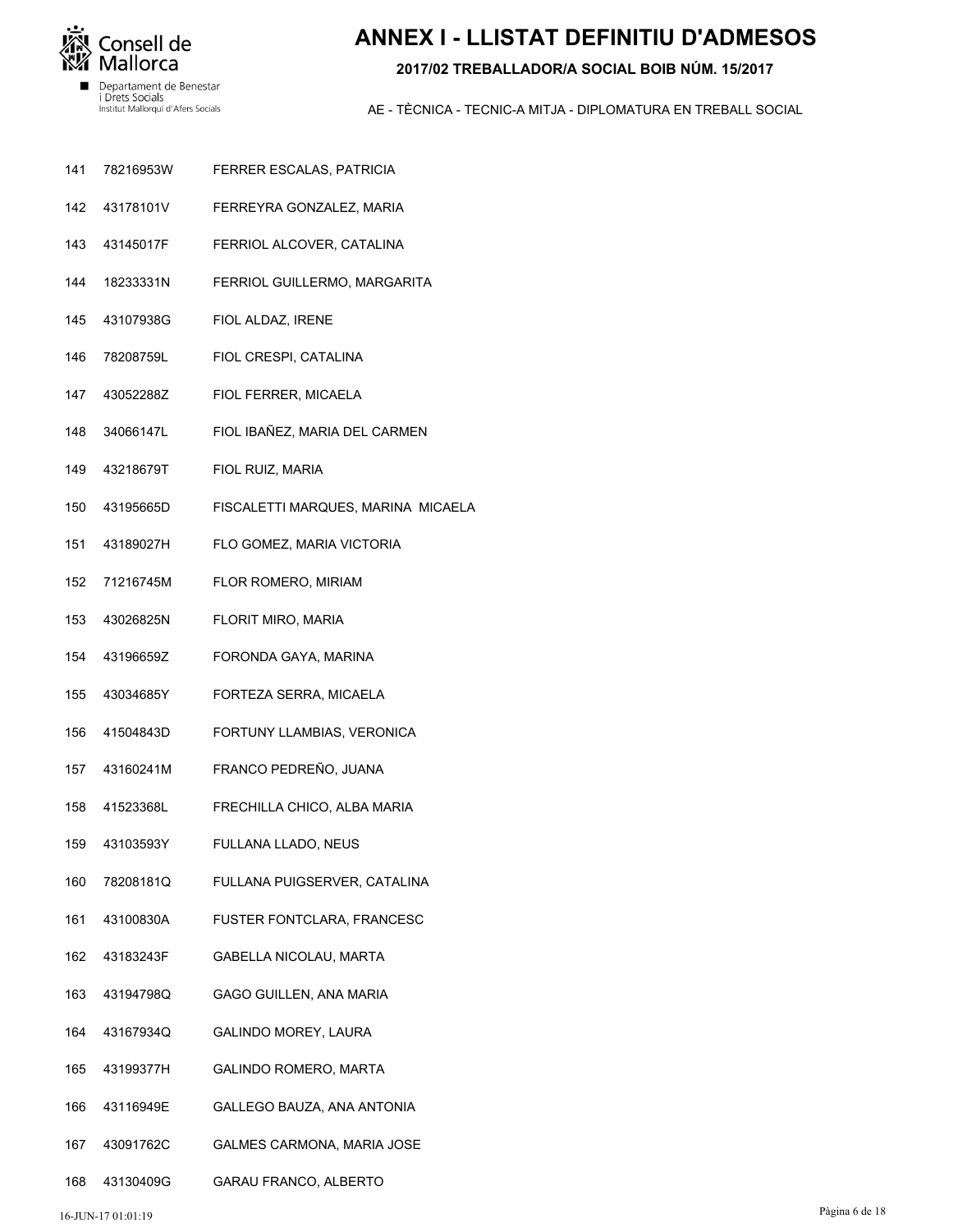

# **ANNEX I - LLISTAT DEFINITIU D'ADMESOS**

#### 2017/02 TREBALLADOR/A SOCIAL BOIB NÚM, 15/2017

- 41522405E 169 GARAU LLULL, ISABEL
- 25726732J GARCIA ARREDONDO, BARBARA 170
- 171 38072770L GARCIA EDO, CARLOS
- 172 43156019S GARCIA FERNANDEZ, JESICA
- 173 43056883D GARCIA FORTEZA, JERONIMA MONICA
- 174 43178890R **GARCIA GOMEZ, MARIA**
- 175 37336691D GARCIA GUERRERO, MARIA DEL CARMEN
- 43217386H 176 GARCIA LLOBERA, MARIA ANTONIA
- 52575243A 177 GARCIA MARQUEZ, EVA MARIA
- 43108729J GARCIA MORRO, MARGALIDA 178
- 179 43081141W GARCIA PALACIOS, VALENTINA
- 180 37336198E GARCIA PASCUAL, MARIA YOLANDA
- 181 43169670G **GARCIA PICHACO, PATRICIA**
- 182 43127864N **GARCIA PINEL, ELENA**
- 183 43162882R GARGALLO FERRER, MARIA DEL CARMEN
- 41535296X GELABERT BINIMELIS, MARGARITA 184
- 43188280F GELABET BOTELLA, MONICA LLUISA 185
- 186 43189317D GIBERT ROSSELLO, VICTORIA DIANA
- 37337724F 187 GIL GALLEGO, SOFIA
- 188 41518989X GIL SALGUERO, ANA BELEN
- 189 36986782E GOMBAU BARZANO, SUSANNA
- 190 41537596X **GOMILA LEVEY, LEE ANNE**
- 32045200J 191 **GONZALEZ FAVA, REYES**
- 192 43098387K GONZALEZ FUSTER, MARIA DEL MAR
- 48907446Q GONZALEZ MEDERO, MARIO JAVIER 193
- 43222941F 194 **GOST FUSTER, ELISABET**
- 195 43079839B **GUAL HORRACH, ANTONIA**
- 196 43127040Q GUARDIOLA GARCIA, NOELIA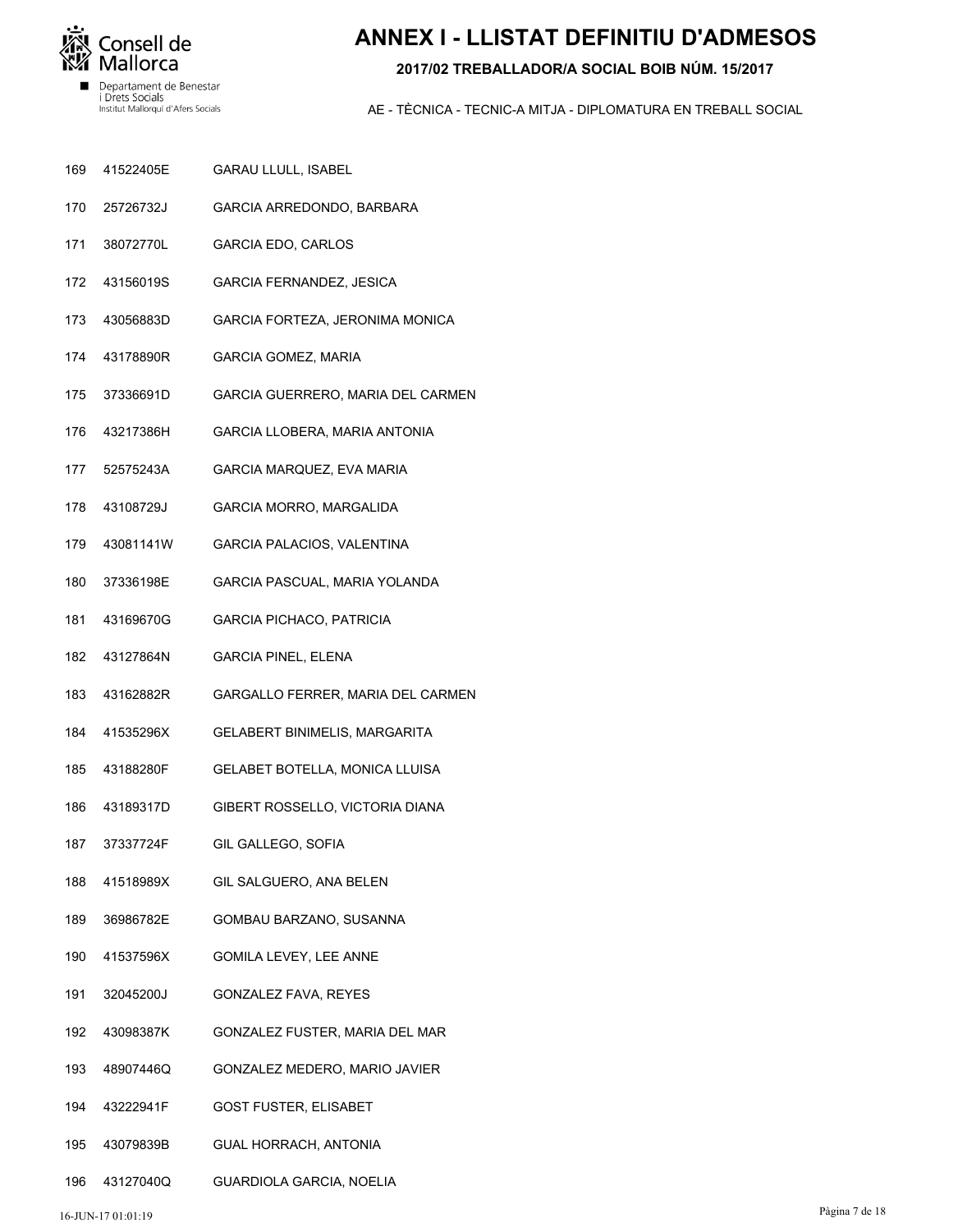

# **ANNEX I - LLISTAT DEFINITIU D'ADMESOS**

#### **2017/02 TREBALLADOR/A SOCIAL BOIB NÚM. 15/2017**

- GUERRERO BERNAT, MARGARITA 43070907A 197
- GUILLEN PALOMARES, JUANA MARIA 43111032Q 198
- HELIN EMBAREK, BACHIR X1734064W 199
- HERRERO BALBASTRE, CARMEN GRACIELA 43062432S 200
- HERREROS DIAZ, SILVIA 43106854R 201
- HERREZUELO PONS, MARIA 43036088Y 202
- HORRACH CAPO, MARIA 43026221Y 203
- HOYO GIRON, ANA ALICIA 43167332N 204
- ISERN CAÑELLAS, PEDRONA 43120315F 205
- JANER DORCE, MARIA EUGENIA 43086879J 206
- JARABA CODINA, JENIFER 46976468A 207
- JIMÉNEZ LLOBERA, PATRICIA 78220792T 208
- JIMENEZ POUPART, SOFIA 43161733W 209
- JIMENEZ ZARCO, BATRIZ 43148474Z 210
- JUAN MARTORELL, ANTONIO 78214468R 211
- JUANICO MULET, ANTONIA 43147653K 212
- KNABE ROBERTSON, DENISE 43105986F 213
- LAGUNA DEL CERRO, MARIA DEL CARMEN 43075750Q 214
- LECHON FLAQUER, MARIA ANTONIA 41515275E 215
- LIGERO ORTEGA, MARIA DEL CARMEN 43066223B 216
- LIZCANO TEJERO, ANA MARIA 43144046W 217
- LLABRES CERDA, MARIA DEL PILAR 43136242H 218
- LLABRES CERVAN, EVA 43179104P 219
- LLABRES GELABERT, MAGDALENA ROSA 43103662Y 220
- LLABRES LLABRES, MARIA 43097843Y 221
- LLABRES RIERA, MARIA ISABEL 43122245M 222
- LLINAS BISQUERRA, FRANCISCA ALEJANDRA 43075294C 223
- LLITERAS OLIVER, MARIA 37341745A 224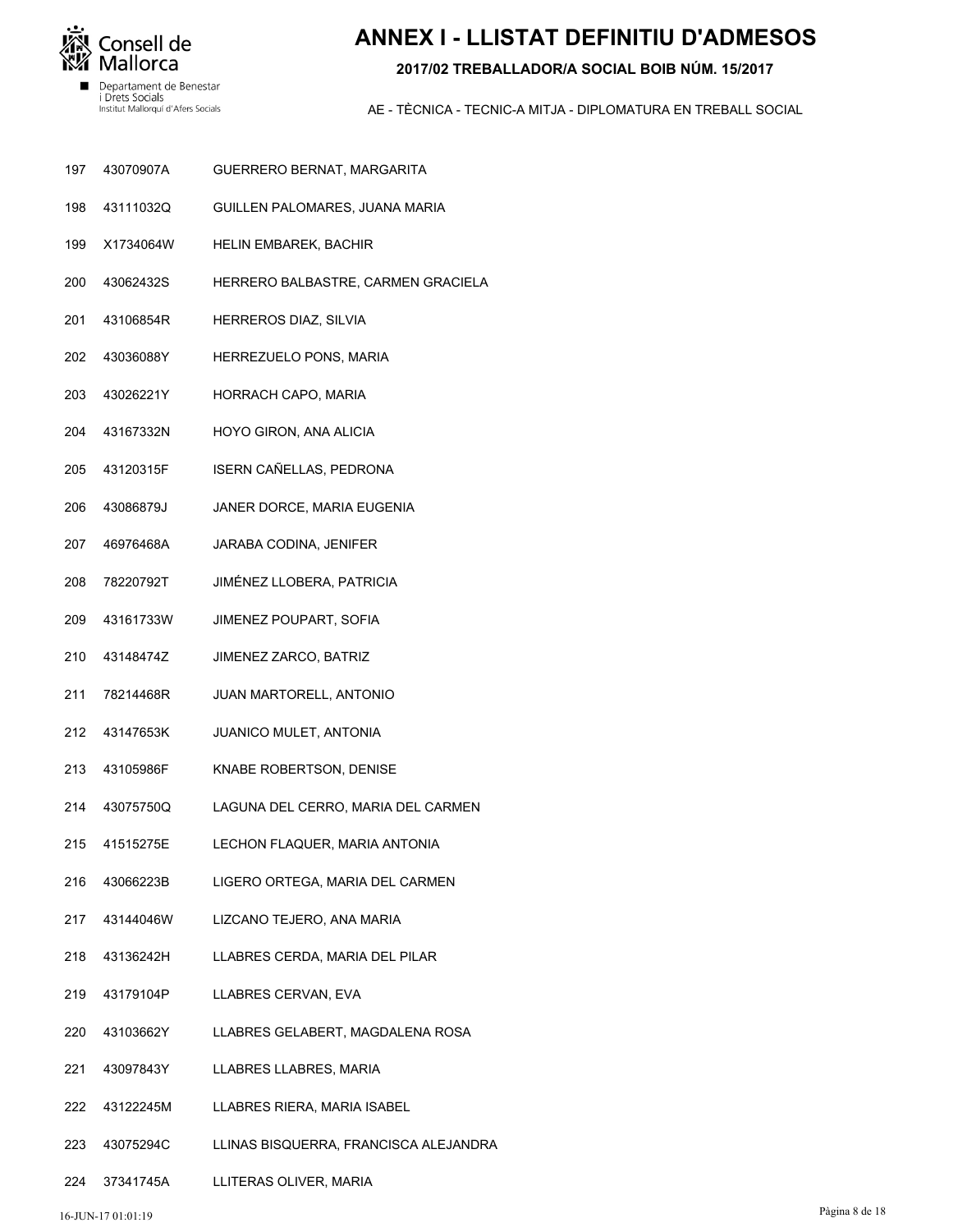

# **ANNEX I - LLISTAT DEFINITIU D'ADMESOS**

#### **2017/02 TREBALLADOR/A SOCIAL BOIB NÚM. 15/2017**

- LLOMPART CAMPANER, ANTONIA 43096420D 225
- LLOPIS LLABRES, ISABEL 43202022H 226
- LOBÓN GARCÍA, ANA BELÉN 43125944R 227
- LÓPEZ GÓMEZ, ALICIA 48976580N 228
- LÓPEZ MECA, ESTEL 41516250P 229
- LÓPEZ OLIVER, MARTA 43223576K 230
- LOPEZ ROMERO, SARA 43195448E 231
- LÓPEZ TOLEDO, ELISA 43117993P 232
- LOPEZ VERGARA, MARIA ISABEL 43099094S 233
- LORENZO GOMEZ, LAURA 43123925Y 234
- LUENGO PALACIOS, MARTA 41537170K 235
- LUQUE MARTÍNEZ, SARA ISABEL 43177952Y 236
- MAIMO FLOR, NURIA 43136101S 237
- MAIRATA SERRA, MAGDALENA 43122532Q 238
- MARCE PERELLO, FRANCESC XAVIER 43204707N 239
- MARCH SANCHEZ, MONICA 43089239G 240
- MARI MARI, JOSEFA 46950644P 241
- MARIMON NICOLAU, JUANA MARIA 41535112X 242
- MARIN CASTAÑO, CRISTINA 43077810Y 243
- MARQUEZ GARCIA, JUSTA VALENTINA 20491993M 244
- MARTÍ VICO, MARIA DEL MAR 43199167S 245
- MARTIN NAVARRO, IGNACIO 43691981P 246
- MARTÍN OLMO, IRENE 43209784Y 247
- MARTINEZ GARCIA, LUCIA 75257193C 248
- MARTÍNEZ GIMENO, ELENA 43096762Y 249
- MARTÍNEZ GONZÁLEZ, ALAJANDRO SANTIAGO 43087794P 250
- MARTINEZ GOT, JAVIER 43098345W 251
- MARTINEZ LOZANO, SANDRA 43188718P 252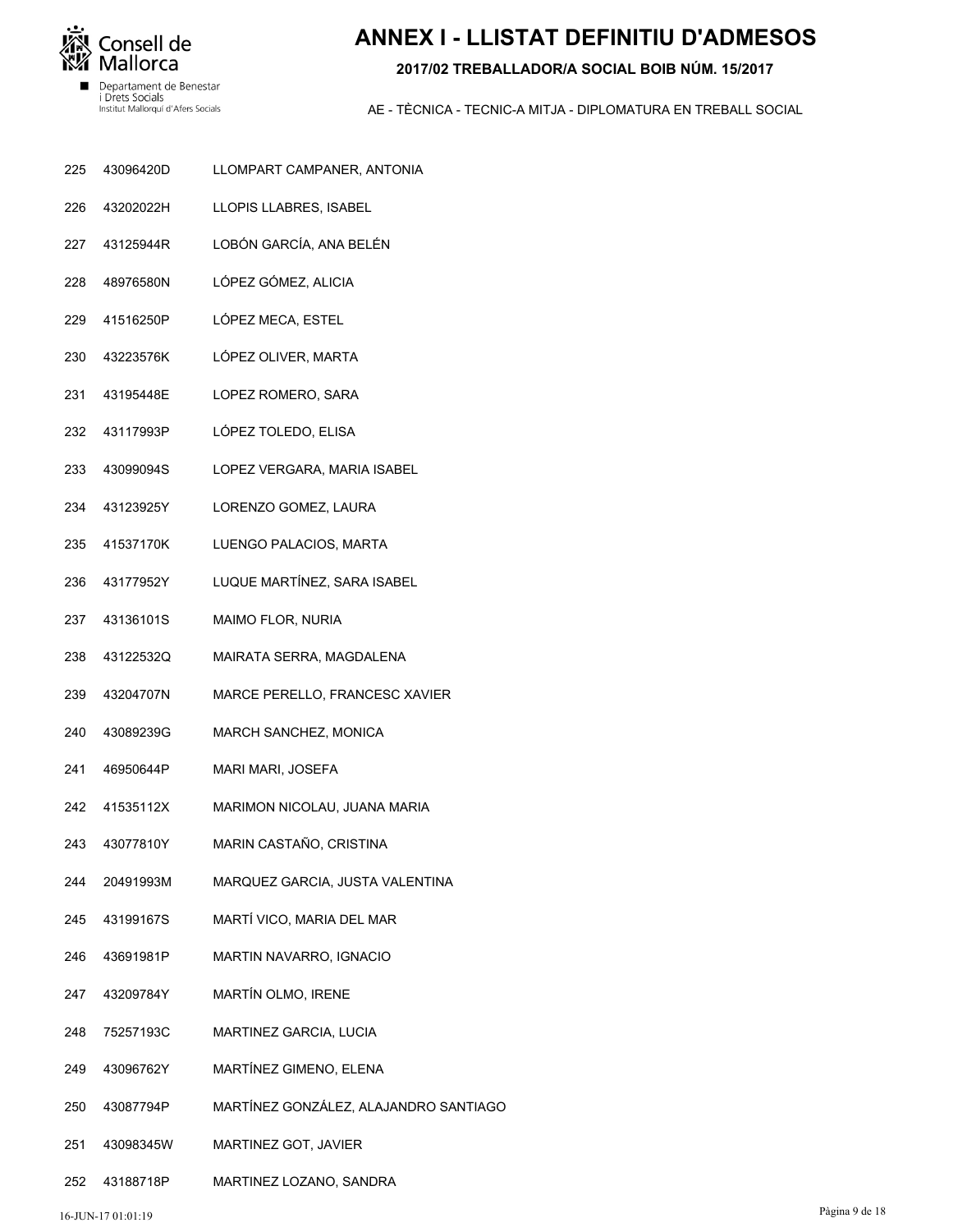

## **ANNEX I - LLISTAT DEFINITIU D'ADMESOS**

#### 2017/02 TREBALLADOR/A SOCIAL BOIB NÚM, 15/2017

- MARTÍNEZ MALDONADO, NATALIA 253 43200891Z
- 41538008P MARTINEZ SANCHEZ, LORENA 254
- 255 43143096H MARTÍNEZ SNAPE, ANTONIO
- 256 43163997N MARTÍNEZ VÁZQUEZ, CARMEN MARIA
- 257 43151356K MARTORELL ALMANSA, CRISTINA
- 43131607Y 258 MARTORELL O'NEILL, JOSEFINA ELENA
- 259 43069367G MARTORELL TROBAT, CATALINA
- 43106933B 260 MAS FERRA, SONIA
- 41517463W 261 MAS PARERA, FRANCINA
- 262 43141521F MASCARAQUE ROJAS, ANTONIO
- 263 43171962L MASEGOSA HERNANDEZ, ELENA
- 264 43158548Z MASSIP SATRE, FRANCESCA
- 265 18221237Q MATAMALAS MOREY, MARIA ASSUMPCIO
- 266 78218053K MATEU POL, MARIA DEL PILAR
- 267 43179988H MATINEZ FERNANDEZ, LORELEY
- 42973113M MAYANS FERRANDO, BARBARA 268
- 18223315R MEDINA ALCALCE, MARIA TRINIDAD 269
- 270 43206106P MEDINA MARIN, ANA BELEN
- 271 43173748B MEDINO DALS, ANA
- 272 43146737W MELIA SOBREVIAS, NEUS
- 273 43163955Q MEMBRILLA ACOSTA, PATRICIA
- 274 41497253D MENENDEZ VINENT, YOLANDA
- 43163782G 275 MERINO GARRIDO, ANTONIO
- 276 12404132W MERINO MAROTO, SILVIA
- 41573078A MERINO MOREY, MARIA DE LA CONCEPCIÓ 277
- 278 43124781B MILA ABELLO, FRANCESC
- 279 37340073X MIQUEL MASSANET, CATALINA
- 280 43217153S MOGER MORANTA, MARGALIDA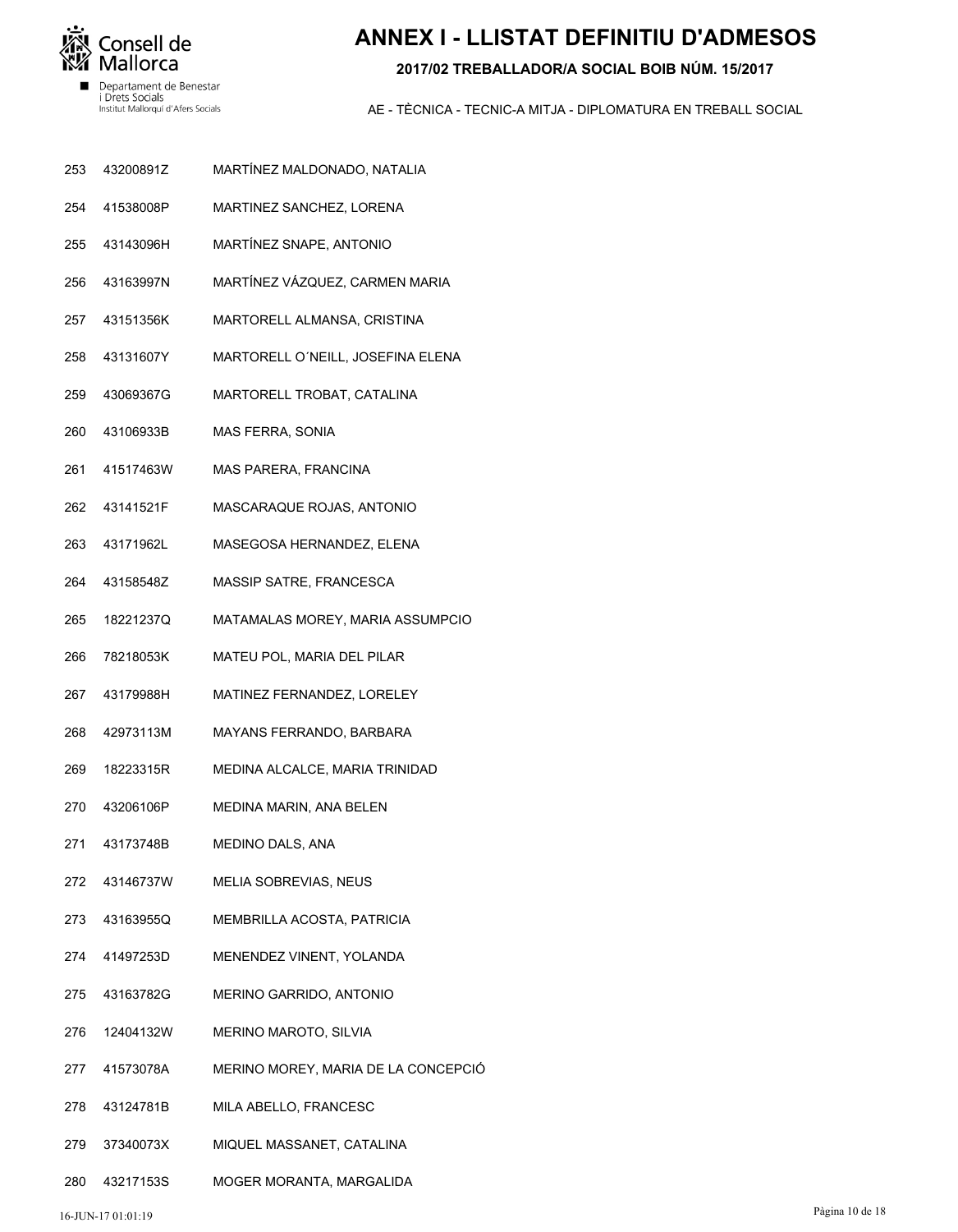

## **ANNEX I - LLISTAT DEFINITIU D'ADMESOS**

#### **2017/02 TREBALLADOR/A SOCIAL BOIB NÚM. 15/2017**

- MOLINA TEBAR, ALICIA 41570445S 281
- MOLINA THONE, ANA ELISABET 43199944X 282
- MOLL CARMONA, PILAR 43152002T 283
- MOLTÓ SÁNCHEZ, MIRIAN 21684173A 284
- MONROY TOMAS, M. ESTELA 43169019C 285
- MONSERRAT BENNASAR, FRANCISCA 43068320S 286
- MONTEAGUDO PALMA, NATALIA 43172306H 287
- MONTOLIU RODA, ANA ISABEL 43154191G 288
- MORADO WUNDERLICH, LAURA 43205734G 289
- MORAGUES MAYANS, ANA ISABEL 43199516L 290
- MORALES GRANADOS, BEATRIZ 43153201A 291
- MORCILLO PEREZ, ISABEL 43123873T 292
- MORENO CAIMARI, BARTOMMEU 78215138G 293
- MORENO JIMENEZ, SONIA 43156081P 294
- MORENO VALLESPIR, CATALINA MARIA 78215563S 295
- MOREY CAMARA, CATALINA 78212286G 296
- MORRO SALOM, FRANCESCA 78216189C 297
- MOSQUERA DUARTE, ALEJANDRA LOLA 41538471B 298
- MOYA FERNANDEZ, Mª ISABEL 06231764Y 299
- MULET ESCALES, BERNAT 43168836K 300
- MUNAR MAS, LAURA 43199045P 301
- MUÑOZ ABAD, JOSEFA 41521757H 302
- MUÑOZ SANTOS, EVA MARIA 37337806C 303
- MUÑOZ TORRES, TANIA 78220712N 304
- MUR GIL, MIRIAM 43187267Y 305
- NADAL CAMPRUBI, ANNA 37342980L 306
- NADAL FERRER, MARIA MAGDALENA 37337447Y 307
- NADAL ROSSELLO, MARIA MAGDALENA 43069756W 308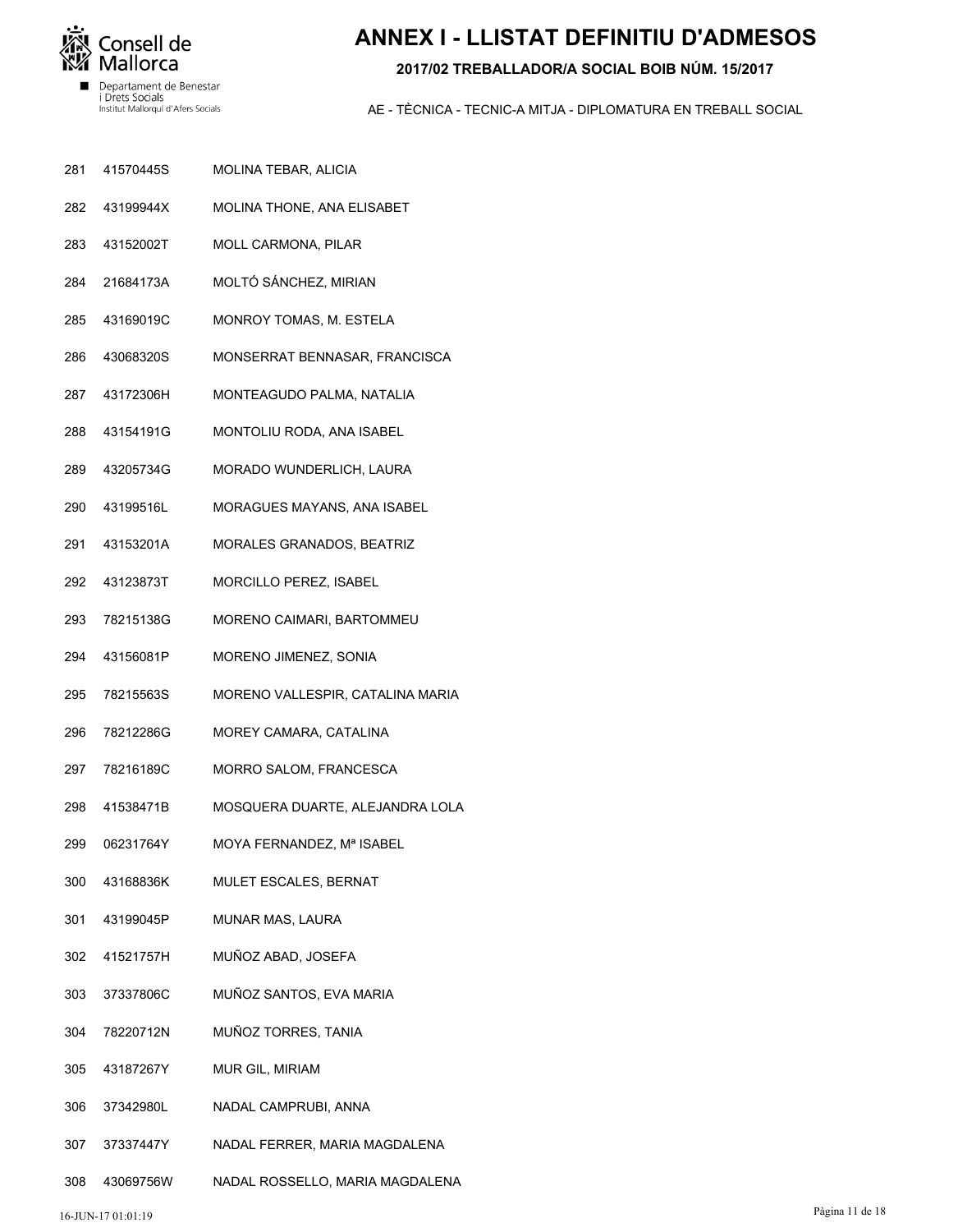

# **ANNEX I - LLISTAT DEFINITIU D'ADMESOS**

#### **2017/02 TREBALLADOR/A SOCIAL BOIB NÚM. 15/2017**

- NICOLAU VIEDMA, LAURA 41519799S 309
- NUÑEZ CARRILLO, MAGDALENA 43059165Z 310
- OBRADOR ORELL, ANA 43176764Z 311
- OJEA GARCIA, MARIA PALOMA 47384664H 312
- OLIVA CAÑELLAS, RAQUEL 43218044D 313
- OLIVER AMENGUAL, AGNES 37337635X 314
- OLIVER MOREY, AINA MARIA 41541123H 315
- OLIVER NICOLAU, CATERINA 43120206J 316
- OMAR , LAMIN ABEIDI 49608940X 317
- ORELL GARRIDO, ROSA 43151218K 318
- ORTEGA JUANEDA, MARINA 41543070X 319
- ORTEGA MERINO, SUSANA 43093194A 320
- ORTEGA MINGUILLON, IGNACIO ALEJANDRO 43156819X 321
- ORTIZ DE URBINA DOMINGUEZ, PATRICIA 43231804S 322
- ORTIZ JIMENEZ, MARIA LUISA 51347166B 323
- PALACIOS MARTINEZ, MARIA JOSE 43110507C 324
- PALAU GARCÍA DE BLAS, LETICIA 43115856X 325
- PALAU VICENT, ISABEL 20906664D 326
- PALOMERO MASSANET, ROCIO 43075836X 327
- PALOMO ARAGUNDE, MARIA BLANCA 43084570G 328
- PARDO ESPINOLA, LORENA 43160127Y 329
- PARERA MUÑOZ, JUAN GABRIEL 41521535A 330
- PARRA RAMIREZ, MARILÓ 43074009T 331
- PASCUAL GRAS, HELENA 43197038W 332
- PASTOR CARBONELL, GABRIELA 43021616R 333
- PASTOR RODRÍGUEZ, SUSANA 41574416F 334
- PEÑARRUBIA BARRERO, MARIA 43033609B 335
- PERALES NUÑEZ, PILAR 37340049D 336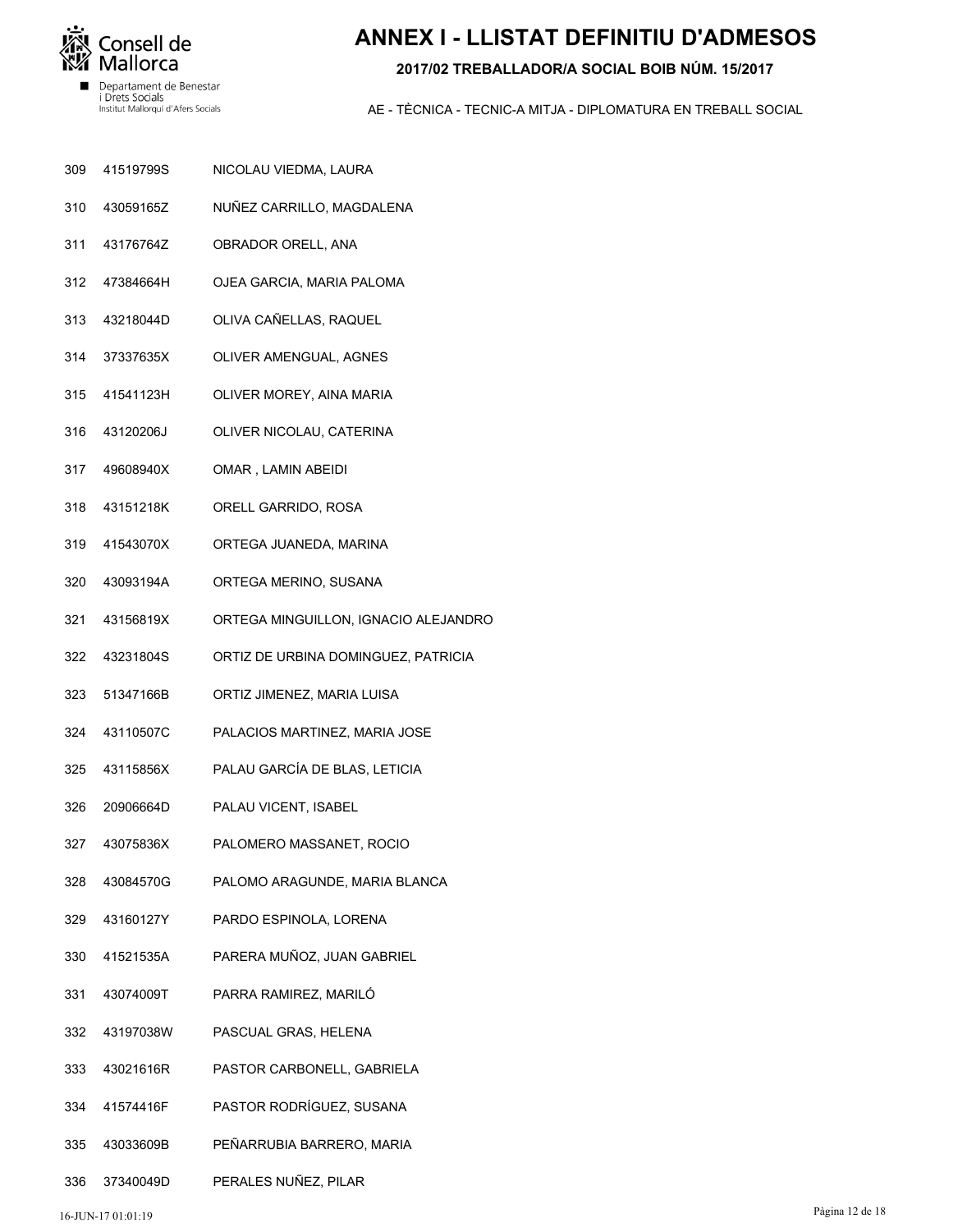

## **ANNEX I - LLISTAT DEFINITIU D'ADMESOS**

#### 2017/02 TREBALLADOR/A SOCIAL BOIB NÚM, 15/2017

- 43127382J 337 PERELLO LOPEZ, GLORIA
- 43147826X PEREZ GOMEZ, ESTHER 338
- 339 43068011M PERPINYA URIBE, ROSA MARIA
- 340 44326906H PERSSON GALIANO, CRISTINA
- 341 43471405W PESCADOR LOPEZ, NATHALIA MARIA
- 42961075L 342 PICO PAYERAS, MARIA ISABEL
- 343 43183646L PLA MORALES, MARIA
- 43130149C 344 PLAZA CABOT, MARGARITA
- 43003077T 345 PLOMER ROTGER, JUANA
- 37335562F POL NICOLAU, CATALINA ISABEL 346
- 347 43176483D POMAR FARRAS, ROSA MARIA
- 348 43200660J PONS BOTIA, LAURA
- 349 43034692J PONS ROMERO, JERONIMA VICTORIA
- 350 43135534T PONS SASTRE, ISABEL
- 351 78215761Y PONS TORRENS, MARIA ANTONIA
- 41537886R 352 PONT GAYA, ISABEL ALICIA
- 43201440B POZUELO LARA, BEATRIZ 353
- 43130480Y 354 PRIETO SORENSEN, ANA SOFIA
- 43137156N 355 QUESADA PROVENZAL, RAQUEL
- 356 43011545G QUETGLAS MATEU, FRANCISCA
- 357 43142087K RADO MOLINA, PAULA
- 358 77539644C RAMIREZ SANCHEZ, FRANCISCA
- 43016425P 359 RAMIS ALEMANY, CATALINA
- 41518501M RAMIS BISBAL, AINA MARIA 360
- 34068989D RAMIS BRAVO, ANTONIO 361
- 41571417K 362 RAMIS CERDA, BALTASAR
- 363 34068101H RAMIS RIUTORT, ESPERANÇA
- RAMON DE PABLO, Mª ANGELES 364 43076027V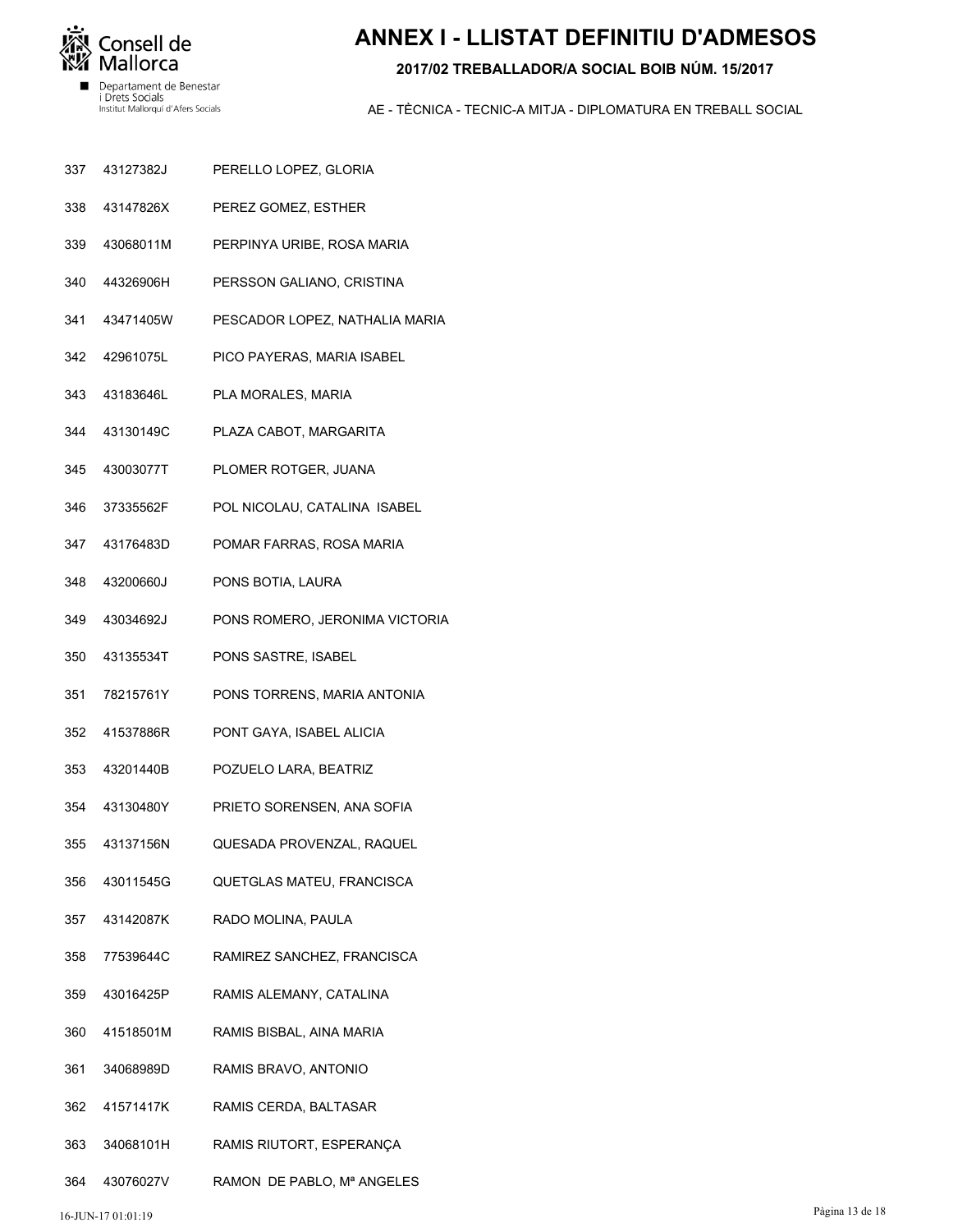

## **ANNEX I - LLISTAT DEFINITIU D'ADMESOS**

#### 2017/02 TREBALLADOR/A SOCIAL BOIB NÚM, 15/2017

- 365 43218440Z RAMONELL VIDAL, AINHOA
- 43145367N RAMOS PEREZ, MARIA ISABEL 366
- 367 43106926G REDONDO OLIVER, MARTA
- 368 43187260E REGUANT VANRELL, MARIA TERESA
- 369 43037383J REINÉS BESTARD, ELISABET MARIA
- REINOSO CRESPO, MARINA 370 15391333D
- 371 41539765V REUS MACIAS, JOAN
- 20484879K REVERTE PINTO, NORA 372
- 373 43149117J REYNÉS LLABRÉS, MARIA DEL CARMEN
- 374 43146626Y RIADO RIAN, MARIA VICTORIA
- 375 43072456B RIBOT O'RYAN, CARMEN
- 376 43075391W RIERA ARBONA, BARBARA MARIA
- 377 18221868A RIGO SACARES, AINA MARIA
- 378 43114398R RIPOLL FRAU, AMARNTA
- 379 43206543P RIPOLL VANRELL, LUCIA JERONIA
- 380 46120725K ROCA BLASCO, MARIA
- 43100844V RODENAS BARCOS, AMELIA ANTONIA 381
- 382 41536738A RODRIGUEZ ABRIL, LAURA
- 44092768C 383 RODRIGUEZ DA-SILVA, NOEMI
- 384 43131386S RODRIGUEZ FIOL, FRANCISCA ISABEL
- 385 25338022A RODRIGUEZ GARCIA, SILVIA
- 386 43217970G RODRIGUEZ MORAGA, RAUL
- 44329371E 387 RODRIGUEZ PEREZ, ERNESTINA
- 388 43108999F RODRIGUEZ RODRIGUEZ, Mª LOURDES
- 78214006E 389 ROIG COMAS, MARIA
- 43126355K ROMAN LOPEZ, ENCARNACION 390
- 391 43115951J ROMERO NOTARIO, SILVIA
- 392 43208933Y ROMERO PEREZ, NEREA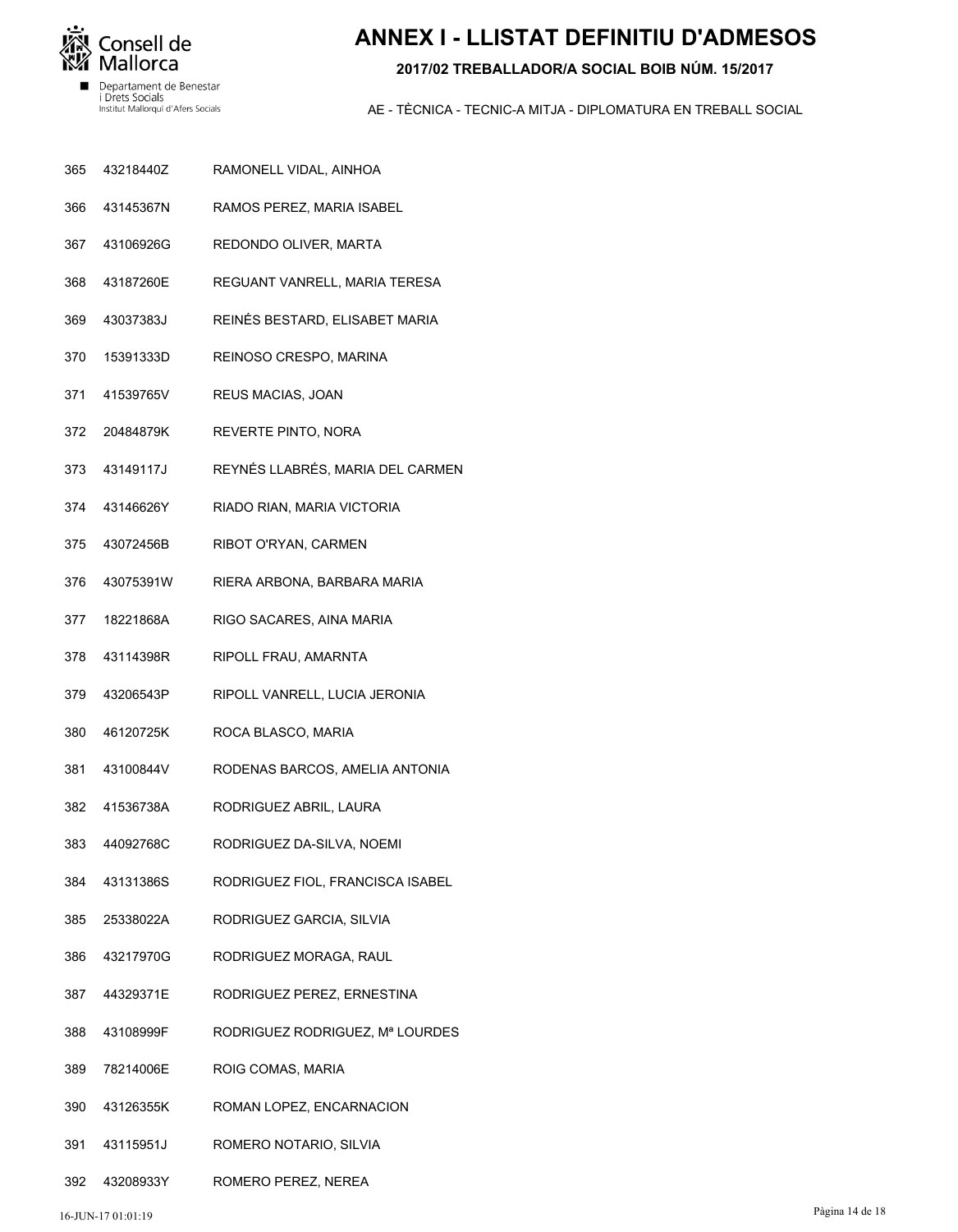

# **ANNEX I - LLISTAT DEFINITIU D'ADMESOS**

#### **2017/02 TREBALLADOR/A SOCIAL BOIB NÚM. 15/2017**

- ROSSELLÓ DAUREO, AUBA 43190937L 393
- ROSSELLO FERRER, CATIANA 43086969B 394
- ROSSELLO YUSTE, CAROLINA 43217598T 395
- RUBI TOMAS, MARGALIDA 78196949P 396
- RUIZ LIEBANA, LAURA 44511844J 397
- RUIZ MORENO, BEATRIZ 43140796H 398
- RULLAN COLL, AZAR 43171344E 399
- RUL·LAN JULIA, CLARA MARIA 41522977L 400
- RULLAN PALENZUELA, MARIA DE LA PAZ 43064461C 401
- SAEZ CAMPOS, FRANCISCO 26492533Y 402
- SALAS MARCOS, VERONICA 43145656W 403
- SALES POQUET, CATALINA 41521824Q 404
- SALLERAS ROMERO, CATALINA MARIA 43023285Z 405
- SANCHA MINGORANCE, ANA 43199929H 406
- SANCHEZ FAJARDO, MAITE 43159740X 407
- SANCHEZ GOMEZ, CRISTINA 43159098N 408
- SÁNCHEZ GONZÁLEZ, MARIA LUISA 34069632P 409
- SANCHEZ GRAO, MANUELA 18231647F 410
- SANCHEZ MORA, MARIA JOSEFA 24311797S 411
- SANCHEZ OLIVARES, ESTHER 43138308Z 412
- SANCHO MALBERTI, OLGA 43176657E 413
- SANEIRO BUEDO, MARIA FARNERS 79302168P 414
- SANSÓ HOMAR, EUGENIA 41584765Y 415
- SANTIAGO RODRIGUEZ, MARIA LLUISA 43044978H 416
- SANZ RIGO, EMILIO 43125571L 417
- SARDENY JOLIS, ALEIX 52598788L 418
- SASTRE CARBONELL, CATY 43149302Z 419
- SASTRE FANALS, MARIA TERESA 41541548Y 420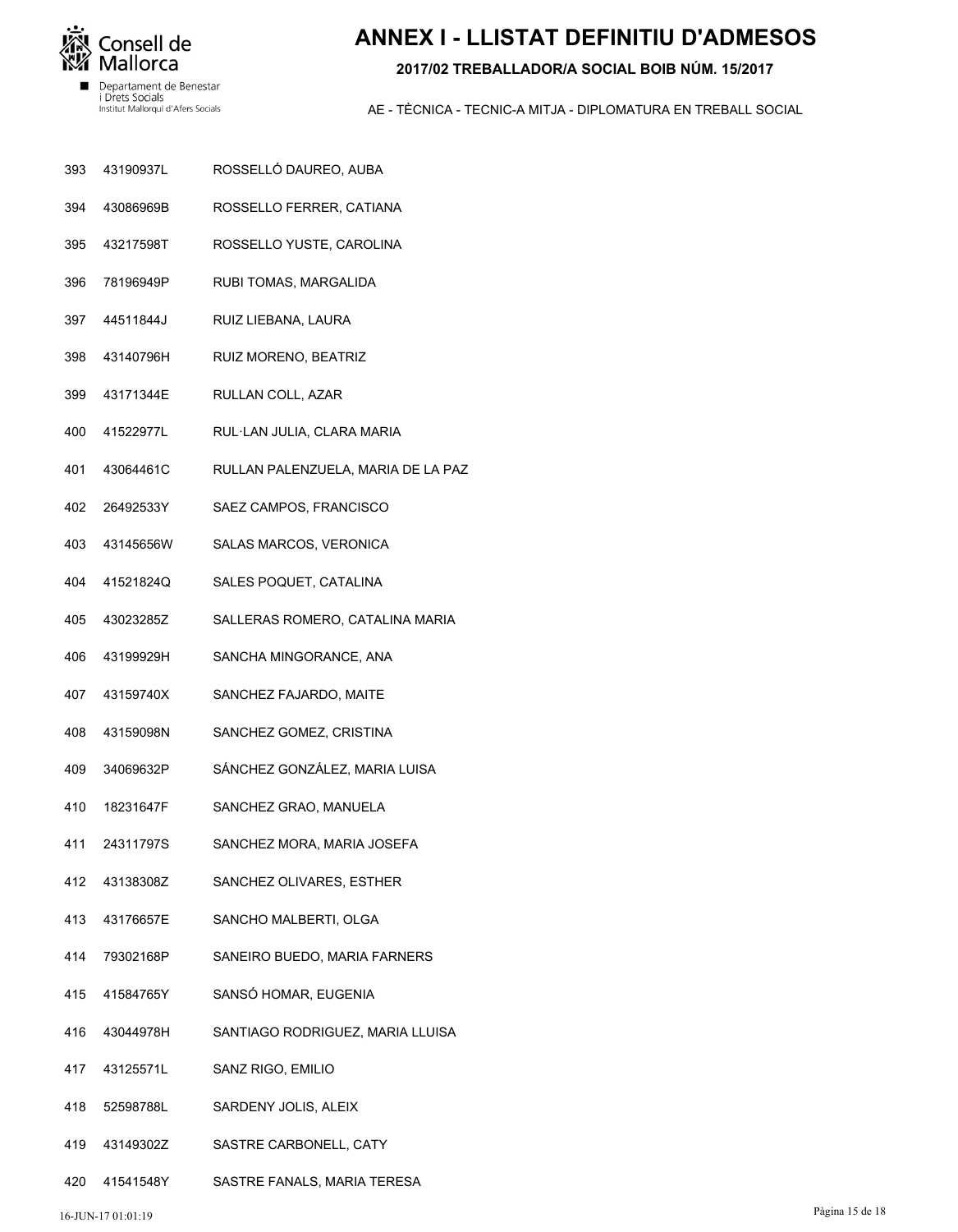

i Drets Socials<br>Institut Mallorquí d'Afers Socials

# **ANNEX I - LLISTAT DEFINITIU D'ADMESOS**

#### 2017/02 TREBALLADOR/A SOCIAL BOIB NÚM, 15/2017

- 421 43168237C SASTRE GARCIAS, MARIA MARGARITA
- 422 43014032F SEGURA CASTELLO, ALEJANDRO
- 423 43077499V SEGURA MORAGUES, ALBERTO BENITO
- 424 43154500Z SERRA HEREDIA, FRANCISCA
- 425 78212662N SERRA MORRO, CATALINA
- 41516683G 426 SERRA REAL, JOANA
- 427 43175291J SERRA SALOM, MARIA ANTONIA
- 43057235Q SERRA SANCHEZ, ANA ISABEL 428
- 41571845N 429 SERRA SANSO, ADAN
- 430 43171400D SERRANO BUJALANCE, BEATRIZ
- 431 43207076N SICRE MARTINEZ, CAMILA
- 432 43079917C SIMONET MARTORELL, NOELIA
- 433 43186269C SIMONET RAMON, MARIA DEL MAR
- 434 43122218R SINA ZAMORA, SUSANA
- 435 43144655J SIQUIER FIOL, EVA MARIA
- 41521577E 436 SOCIAS MARTI, ANTONIA
- 41517612J SOCIAS PUYOL, CARLOTA 437
- 438 44325936Z SOLANO MAIRATA, CAROLINA
- 43175789M 439 **SOLE FERRER, NURIA**
- 440 43082933T SOLIVELLAS VANRELL, Mª ANTONIA
- 441 43123560D SUÁREZ GARCÉS, RUT
- 442 43054972F SUAU ESCARRER, CATALINA
- 41535385F 443 SUREDA GARCIA, ANTONIA
- 444 41516587T SUREDA RAMIS, BERNAT
- 18237398P SUREDA SANSO, MARIA ISABEL 445
- 37337985S 446 TALON NAVARRO, ANTONIO
- 447 41521665H **TAPIAS PEREZ, RAQUEL**
- 448 44328866T TARREGA DAVIU, YOLANDA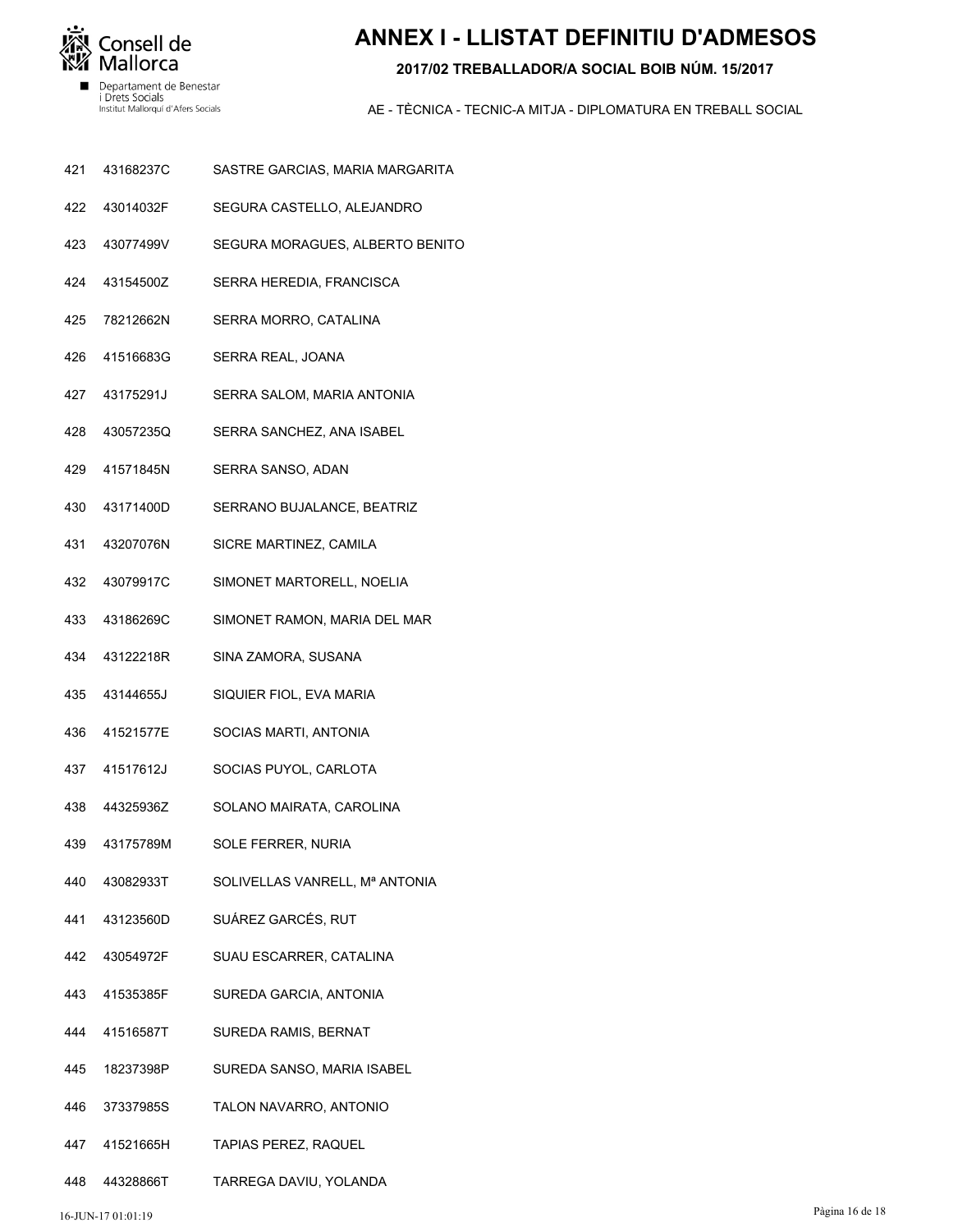

# **ANNEX I - LLISTAT DEFINITIU D'ADMESOS**

#### **2017/02 TREBALLADOR/A SOCIAL BOIB NÚM. 15/2017**

- TERRASA FRONTERA, ANA 43221707S 449
- THOMAS PUIGSERVER, CRISTINA 43138220H 450
- TORRENS MUT, ROSA MARIA 43077681S 451
- TORRES CABANELLAS, MARIA MAGDALENA 43186562Z 452
- TORRES VILA, MARIA 43146657Z 453
- TRIAY SANS, ANTONIA NOELIA 41503211X 454
- TRUJILLO GIBERT, MARIA NIEVES 43203237Z 455
- TUBIA NODAL, MARINA 43131679D 456
- TUDURI RIERA, AUREA 43153834S 457
- UCENDO SANCHIS, Mª VICTORIA 43139217A 458
- ULLOA MOREY, M. ANGELS 43154166W 459
- VALENS ORDOÑEZ, CLARA 43213407H 460
- VALENZUELA FERNANDEZ, MARIA DOLORES 43113950J 461
- VALIENTE MUÑOZ, ANA 44802784A 462
- VALLEJO FIGURACION, VIRGINIA 43155004N 463
- VALLEJO MONSERRAT, AINA MARINA 25169964Y 464
- VALLES BUSTAMANTE, MARIA ANGELES 43128479Y 465
- VALLESPIR MUNAR, MARGARITA 18225944P 466
- VALLS PLAZA, CAROLINA 43165237X 467
- VAQUER ARJONILLA, BELEN 43101423K 468
- VAQUER WIRTH, SARAH 41519796N 469
- VARA CIFRE, JOANA MARIA 34066611T 470
- VARGAS GARRIDO, MARIA JOSE 43101834H 471
- VÁZQUEZ MULET, MARIA ANTONIA 43125315Q 472
- VENTURA POLO, SHEILA 43219276E 473
- VESGA ARMESTO, MARIA CRISTINA 43125074M 474
- VICH BAUZA, ISABEL 18219509J 475
- VICH COLOM, BARTOLOME FRANCISCO 43154593S 476